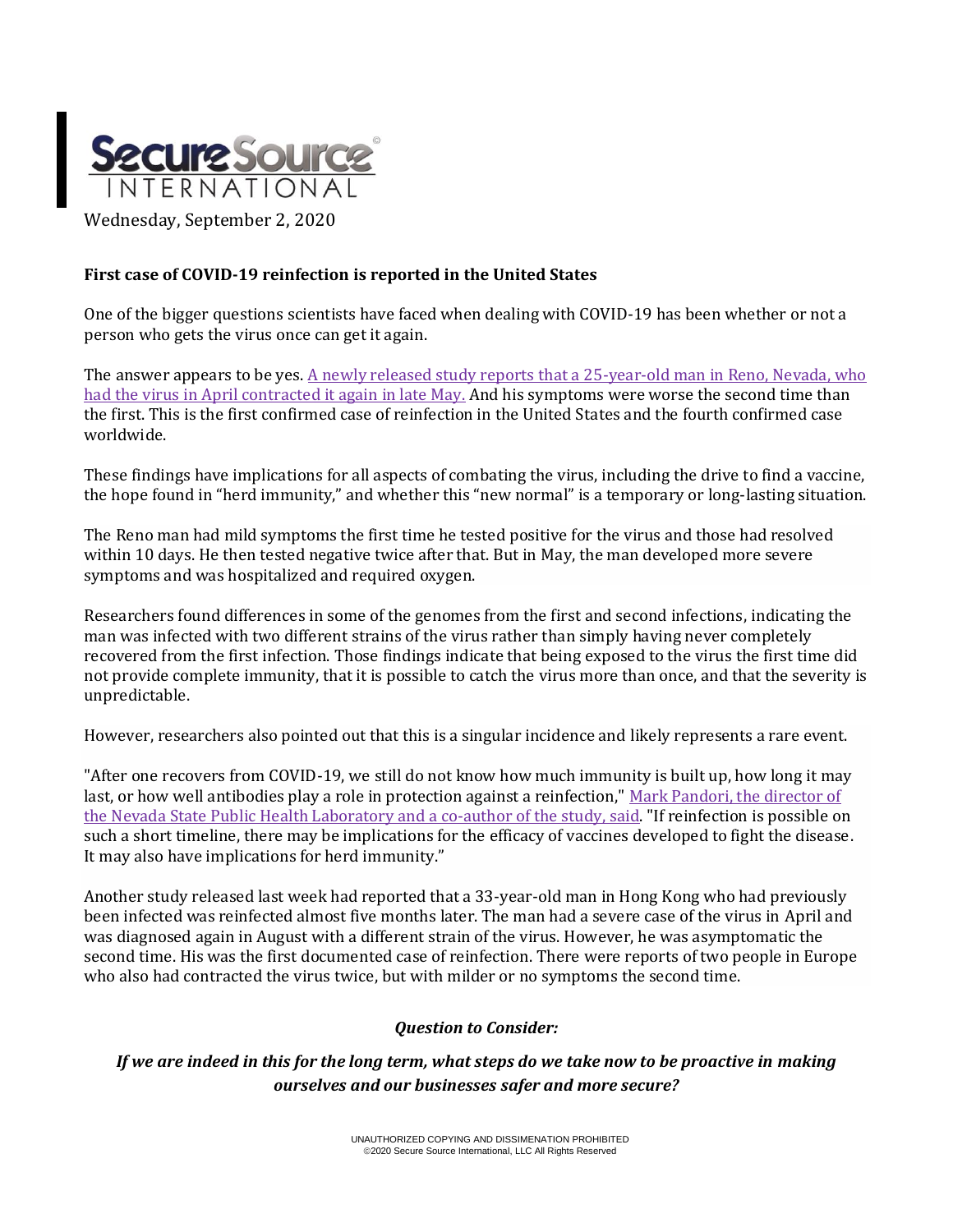### **COVID-19: THE HIGHLIGHTS**

The world and the United States both have reached [grim milestones in the coronavirus pandemic.](https://www.usatoday.com/story/news/health/2020/08/31/covid-19-news-us-6-million-cases-india-us-open/5676058002/) The number of cases worldwide topped 25 million Sunday. And the United States, which had reached 5 million cases just three weeks ago, went over the 6 million mark Monday. The United States had 1 million cases at the end of April. There have been more than 846,000 deaths worldwide due to the virus and more than 183,000 in the United States, which means this country, which accounts for about 4 percent of the world's population, has 21 percent of the virus-related fatalities.

India reported a one-day record of 78,761 new cases on Monday, the worst one-day rise yet recorded. The country of 1.3 billion people ranks behind only the United States and Brazil in the number of reported cases. The spike in cases is attributed in part to more testing and in part to the reopening of the economy.

A second wave of the virus is hitting Europe. The number of cases has risen rapidly in France and parts of Eastern Europe, but the highest toll has come in Spain, which reported 53,000 new cases last week. Spain had been able to slow the virus earlier thanks to a stringent lockdown, but has seen cases surge as it followed that lockdown with a very quick reopening.

Meanwhile, according to the World Health Organization, there are 173 candidate vaccines for COVID-19, 31 in clinical evaluation and 142 in pre-clinical evaluation. The [U.S. Food and Drug Administration said it could](https://www.ft.com/content/f8ecf7b5-f8d2-4726-ba3f-233b8497b91a) [allow "emergency use authorization"](https://www.ft.com/content/f8ecf7b5-f8d2-4726-ba3f-233b8497b91a) for vaccines before they complete Phase Three clinical trials if that authorization is "appropriate." Such authorization would most likely be allowed for high-risk populations, according t[o public health experts.](https://www.cbsnews.com/news/transcript-scott-gottlieb-discusses-coronavirus-on-face-the-nation-august-30-2020/) While some of the candidate vaccines already are in Phase Three testing, results of those tests are not expected until October at the earliest. Officials have said that approval for wide-ranging use of a vaccine in the general population would most likely not come before the first half of 2021.

# **BEYOND THE NOISE: The 'New Normal'**

The Centers for Disease Control and Prevention has updated its guidance on limiting workplace violence [associated with COVID-19.](https://www.cdc.gov/coronavirus/2019-ncov/community/organizations/business-employers/limit-workplace-violence.html) The update comes amid a growing number of reports of violence against workers from angry customers. Among the recommendations: don't engage with customers who refuse to adhere to regulations to help prevent the spread of the virus. Workers are advised to employ nonviolent responses, including remaining calm, giving a person space, making sure other people are in the area, not touching the person or trying to forcibly remove them, maintaining non-threatening eye contact, using supportive body language, and avoiding threatening gestures, such as finger pointing or crossed-arms. If staffing permits, two workers should work as a team to encourage prevention policies be followed. And, a safe area should be identified for employees to go to if they feel they are in danger, such as a room that locks from the inside, has a second exit route, and has a phone or silent alarm.

Meanwhile, as families gear up for Labor Day weekend, public health experts are warning that, while people are generally cognizant of potential problems arising from large gatherings[, they need to be wise](https://www.usatoday.com/story/news/nation/2020/08/30/covid-19-small-gatherings-quietly-significant-source-infections/5650677002/)  about small gatherings with family and friends [outside the household, as well, especially because there are](https://www.usatoday.com/story/news/nation/2020/08/30/covid-19-small-gatherings-quietly-significant-source-infections/5650677002/)  [so many of those events](https://www.usatoday.com/story/news/nation/2020/08/30/covid-19-small-gatherings-quietly-significant-source-infections/5650677002/) and because they add up.

While it's difficult to gather statistics for infections from small gatherings, researchers say the sheer number of such get-togethers are a cause for concern, and that they may be the source of a greater number of COVID-19 cases than is commonly believed.